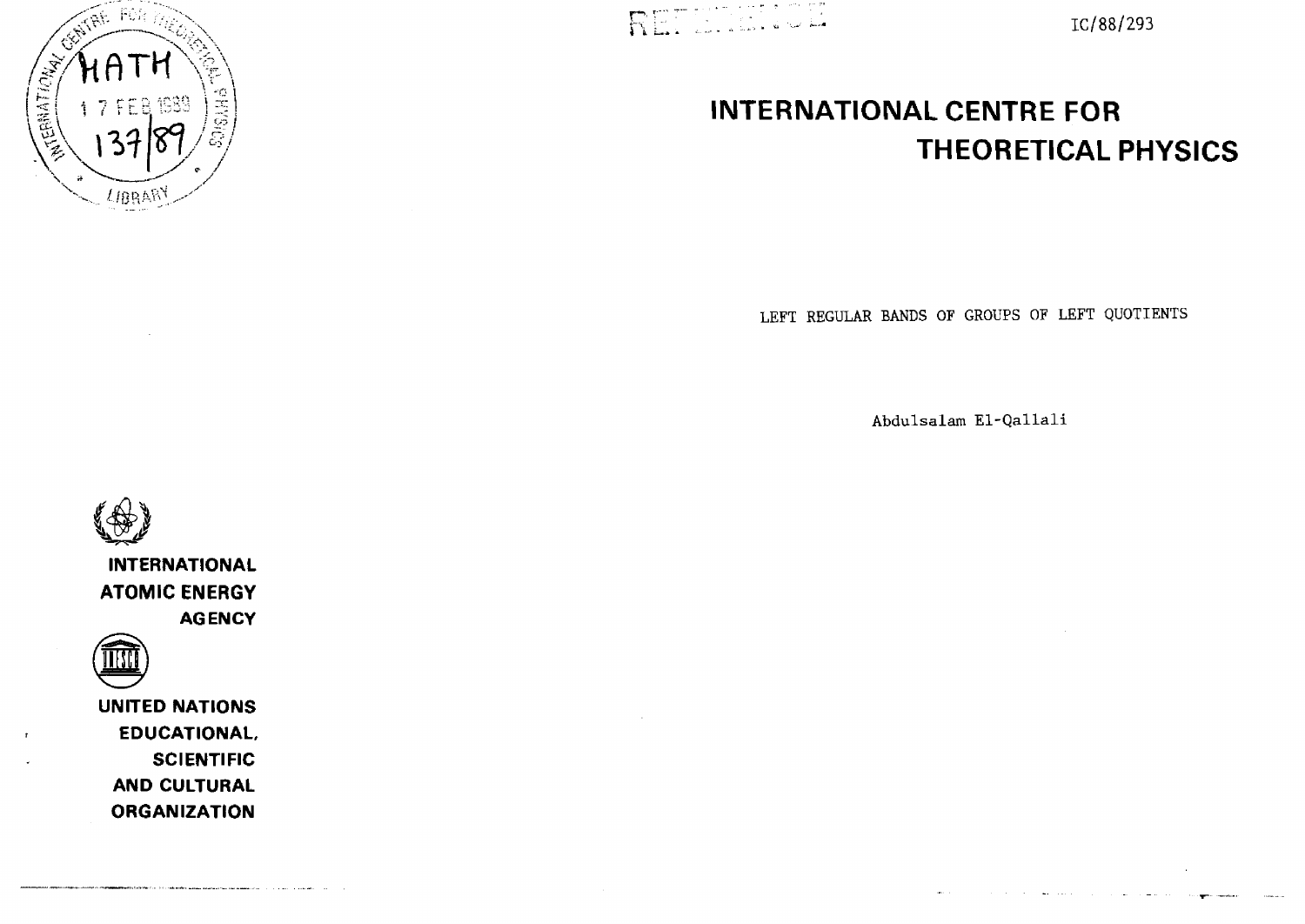$\Lambda$  $\Lambda$  $\mathbf{I}$ 

小  $\mathbf{I}$ 

A.

 $\Lambda$  $\Lambda$  $\mathbf{I}_i$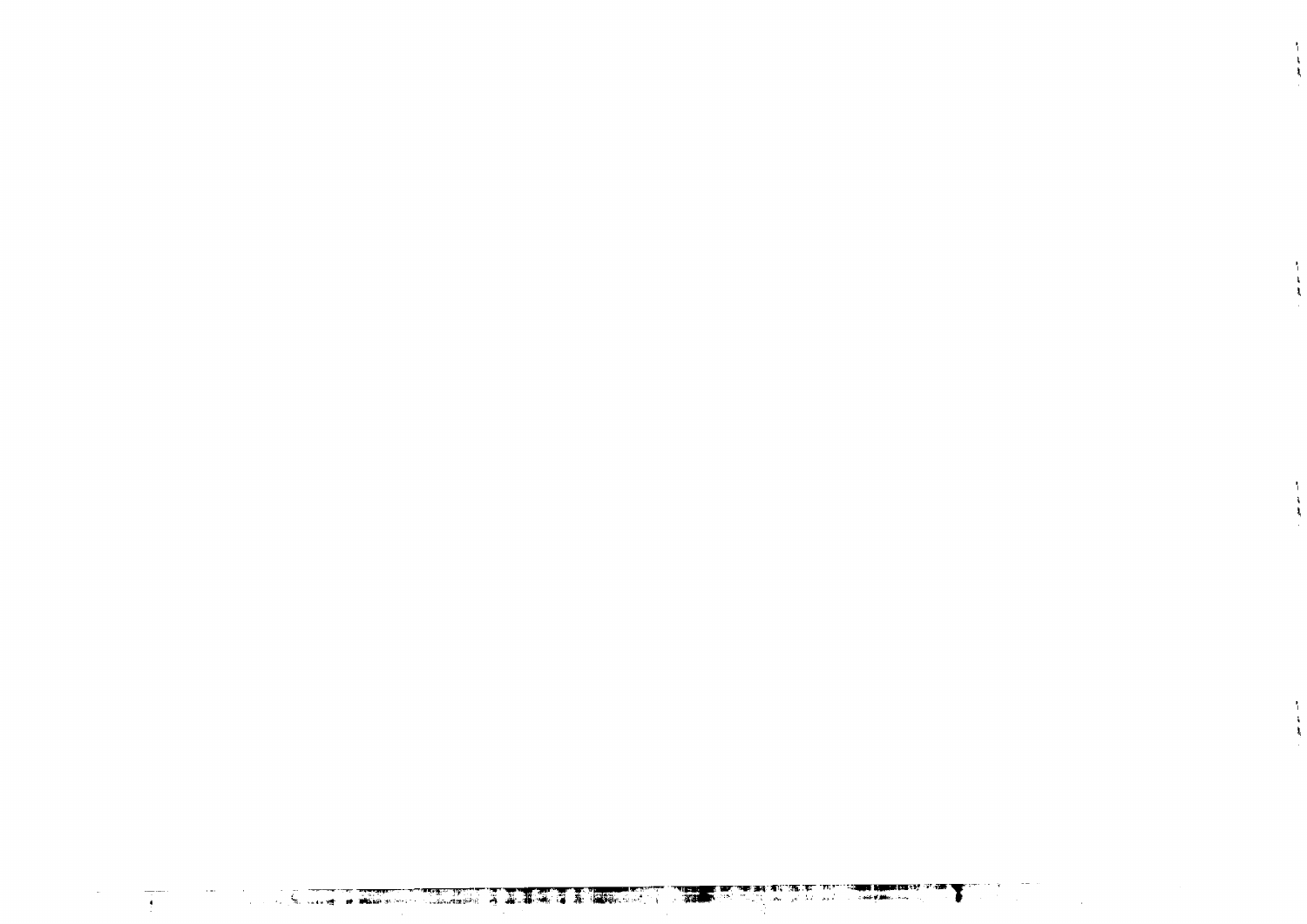## International Atomic Energy Agency and United Nations Educational Scientific and Cultural Organization

### INTERNATIONAL CENTRE FOR THEORETICAL PHYSICS

LEFT REGULAR BANDS OF GROUPS OF LEFT QUOTIENTS  $*$ 

Abdulsalam El-Qallali \*\* International Centre for Theoretical Physics, Trieste, Italy.

### ABSTRACT

A semigroup S which has a left regular band of groups as a semigroup of left quotients is shown to be the semigroup which is a left regular band of right reversible cancellative semigroups. An alternative characterization is provided by using spinned products. These results are applied to the case where S is superabundant whose set of idempotents forms a left normal band.

> MIRAHARE - TRIESTE October 1988

\* To be submitted for publication.

Permanent address: Department of Mathematics, Al-Fateh University, P.O. Box 13211, Tripoli, Libya S.P.L.A.J.

a series de la construcción de la construcción de la construcción de la construcción de la construcción de la

### INTRODUCTION

In this paper we characterize semigroups S which have a semigroup Q of left quotients, where Q is an IR-unipotent semigroup which is a band of groups. Recall that an IR-unipotent (or right inverse) semigroup S is a regular semigroup whose set of idempotents is a left regular band in that efe = ef for any idempotents e, f in S,  $\mathbb R$ -unipotent semigroups were studied by severa<sup>1</sup> authors, see for example  $[1]$  and  $[12]$ , Bailes  $[1]$ characterized R-unipotent semigroups which are bands of groups. This characterization extended the structure of inverse semigroups which are semilattices of groups. Recently, Gould studied in [7] the semigroup S which has a semigroup Q of left quotients where Q is an inverse semigroup which is a semilattice of groups. However, many definitions of semigroups of quotients have been proposed and studied. For a survey, the reader may consult Weinert's paper [13]. These definitions have been motivated by corresponding definitions in ring theory. In this paper we are concerned with a concept of semigroups of left quotients adopted by Fountain and Petrich [51. The definition proposed there is restricted to completely O-simple semigroups of left quotients. The idea is that for a completely O-simple semigroup Q containing a subsemigroup S to be a semigroup of left quotients of S if every element q in Q can be written as  $q = a^{-1}b$  for some elements a, b in S with  $a^2 \neq 0$  and  $a^{-1}$  is the inverse of a in the group  $f$ -class H<sub>2</sub> of Q. In this case S is called a left order in Q. This definition and its dual were used in (5j to characterize semigroups S which have a completely O-simple. semigroup of quotients. An extension of this definition was used in [6] to obtain necessary and sufficient conditions for a semigroup S to have bisimple inverse w-semigroup of left quotients. This extended definition was also used in [7] to characterize semigroups S which have a semigroup Q of left quotients where Q is an inverse semigroup which is a semilattice of groups. In this paper we consider the corresponding problem for IR-unipotent semigroups which are bands of groups.

After preliminary results, we obtain in Sec. 2, the necessary and sufficient conditions for a semigroup S to have a semigroup Q of left quotients where Q is an IR-unipotent semigroup which is a band of groups. This result will be used in Sec. 3 together with the characterization of IR-unipotent semigroups which are bands of groups in terms of spined products to obtain an alternative structure for a semigroup S to have a left regular band of groups as a semigroup of left quotients. Sec. 4 is devoted to the case where the left orders are in a class of  $\mathbb{R}^*$ -unipotent semigroups.

We use the notation and terminology of Howie [8]. Other undefined terms can be found in Fountain's paper [4].

-2-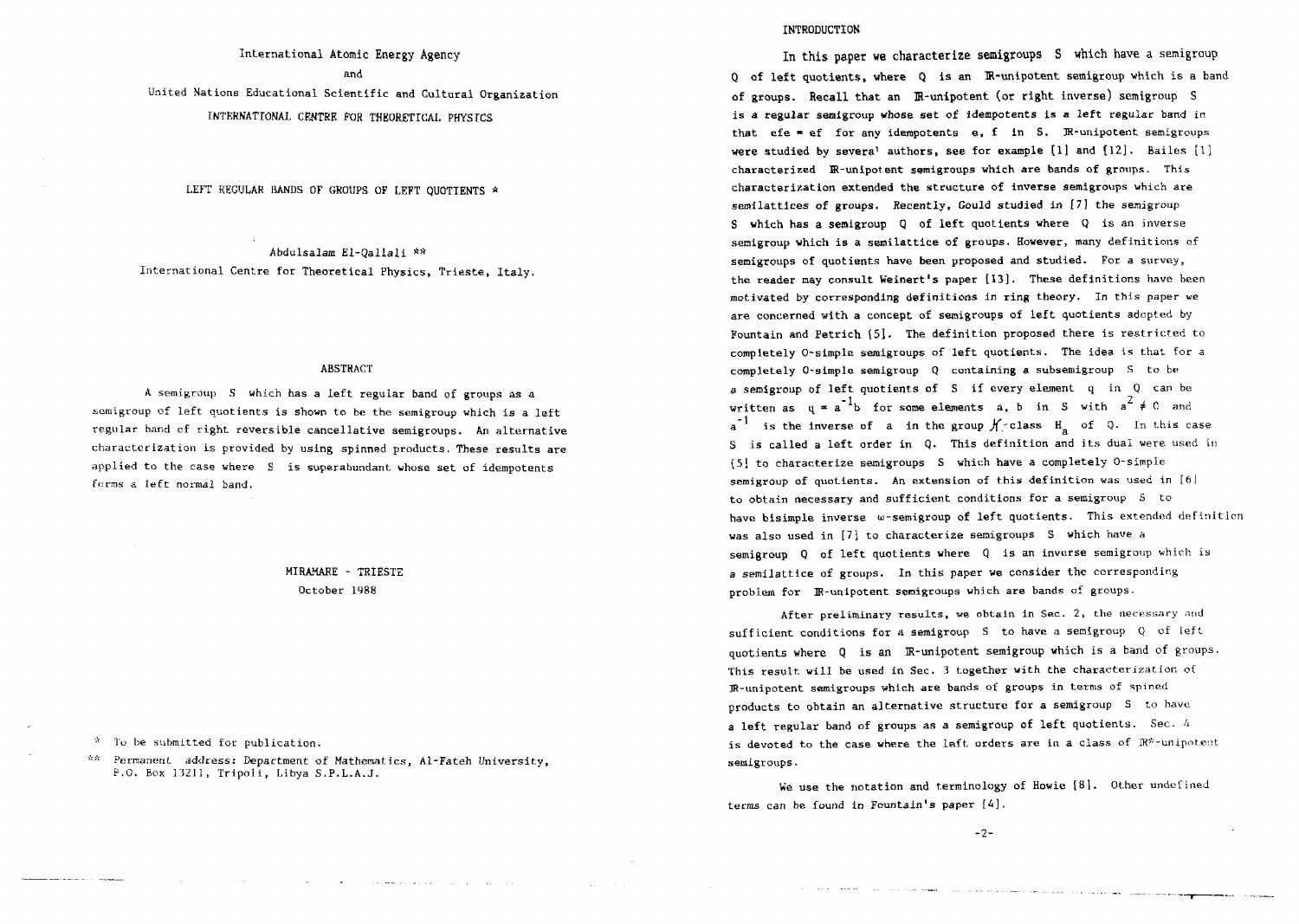### 1. PRELIMINARIES

Recall that for a semigroup  $S$ , any two elements  $a,b$  in  $S$  are  $\mathbb{R}^*$ -related if they are related by Green's relation  $\mathbb{R}$  in some oversemigroup of S. The following Lemma from [91 and [10] gives an alternative definition of IR\*.

 $I.$ EMMA 1.1 For any two elements  $a, b$  in a semigroup S, the following siatements are equivalent:

```
i ) aIR*b in S
ii) sa = ta \Leftrightarrow sh = tb; V s, t e S<sup>1</sup>.
```
The following Corollary is a consequence of Lemma l.li

COROLLARY 1.2 If a is an element of a semigroup S and e is an idemopotent in S, then  $a\mathbb{R}^*e$  in S if and only if;

 $i)$  ea = a ii) sa  $\pi$  ta  $\Rightarrow$  se = te; V s, t  $\epsilon$  s<sup>1</sup>.

The dual relation of  $\mathbb{R}^k$  is  $\mathcal{L}^k$ . It is easy to see that  $\mathbb{R}^k$ is a left congruence and  $\mathscr{L}^*$  is a right congruence. Thus the intersection of  $\mathbb{R}^*$  and  $\mathscr{L}^*$  is an equivalence relation denoted by  $\oint^*$ . It is evident for  $K = \mathbb{R}$ ,  $\oint$  or  $\oint$  that  $K \subseteq K^*$  and for any regular elements a, b in a semigroup S; aKb follows from  $aK^*b$ . Therefore  $K = K^*$ on regular semigroups.

As a consequence of Corollary 1.2 and its dual or from [4] we have the following Lemma:

LEMMA 1.3 If e is an idempotent of a semigroup S, then  $H_2^k$  is a cancellative monoid.

Moreover, we have:

LEMMA 1.4 If e, f are  $\chi$  -related idempotents in a semigroup S, then  $H^k_\lambda = H^k_\mu$ .

PROOF Define  $\psi$  : H\* - H\* by  $x\psi = f x$  for any x in H\*. If x is in  $\mathbb{H}_{\alpha}^{k}$ , then for any  $s_{k}$ ,  $t \in S_{k}$ 

sfx = fxt  $\Rightarrow$  sfe = tfe  $\Rightarrow$  sf  $\approx$  tf  $\Rightarrow$  sfx = tfx

.md

 $fxs = fxt \Rightarrow efxs = efxt \Rightarrow exs = ext \Rightarrow xs = xt \Rightarrow fxs = fxt.$ 

Hence,  $\{x\}$ <sup>\*</sup>f. Thus,  $\psi$  is a well-defined map. Clearly, it is one-to-one and for any  $y \in H_F^k$ , ey  $\in H_A^k$  and  $(ey)\psi = y$  and so  $\psi$  is a bijection.

Now let  $x, y$  be in  $H_x^k$ . Then  $xy \in H_x^k$  (Lemma 1.3) and

 $(xy)\psi = fxy = fxfy = (x\psi)(y\psi)$ 

 $\sim 10^{-1}$ 

Therefore,  $\psi$  is an isomorphism.

-3-

 $\mathbf{r}$  , the state of the property of the properties of the state of the  $\mathbf{r}$ 

It is known that if  $Q$  is an  $\mathbb{R}$ -unipotent semigroup which is a band of groups, then Q can be written as a disjoint union of groups  $G_{\alpha}$ ,  $\alpha \in Y$ , that is,  $Q = \sum_{\alpha \in Y} G_{\alpha}$ , where Y is a band isomorphic to the band of idempotents of Q. In particular Y is left regular; so we may call Q in this case; a left regular band of groups. From [l] we have Lhe following result:

THEOREM  $1.5$  Let Q be an IR-unipotent semigroup. Then:

a) Q is a union of groups if and only if  $\mathbb{R} = \mathcal{H}$  in Q.

b)  $Q$  is a band of groups if and only if  $\mathbb R$  is a congruence on Q.

The following Corollary is a consequence of Theorem 1.5.

COROLLARY 1.6 Let  $\degree$  be a left regular band of groups and E be its band of idempotents. Then Q is the left regular band E of the  $\#$ classes  $H_s$ ; e E of Q.

The central concept in our work is the concept of semigroups of left quotients. We say an oversemigroup  $Q$  of a semigroup S is  $a$ semigroup of left quotients of  $S$  if for any element  $q$  of  $Q$ , there exist  $a, b$  in S such that  $q = a^{-1}b$  where  $a^{-1}$  is the inverse of a in a subgroup of  $\theta$ . Similar definitions were adopted in  $[5]$ ,  $[6]$  and  $[7]$ . If Q is a semigroup of left quotients of a semigroup S, then S is said to be a left order in  $\theta$ . Our investigation will be on the light of left regular bands of right reversible, cancellative semigroups. We recall from [2] that a semigroup S is right reversible if Sa  $\theta$  Sb  $\neq$   $\Box$  for all  $a$ ,  $b$  in  $S$ , that is, for any  $a$ ,  $b$  in  $S$ , there exist  $x$ ,  $y$  in  $S$ with  $xa = yb$ .

For cancellativity, we conclude from [7] the fallowing lemma:

 $\mathbf{1}$ 

LEMMA 1.7 If S is a semilattice of cancellative semigroups, then  $K^{\infty}$ is the greatest band congurence on S all of whose classes are cancellative.

### 2. LEFT ORDERS IN A BAND OF GROUPS

Let  $Q$  be an IR-unipotent semigroup with set of idempotents  $R$ . Recall that  $E$  is a left regular band and so every  $\mathbb{R}$  - class in  $Q$  contains a unique idempotent. Consider Q to be a band Y of groups  $C_n$ ;  $\alpha \in Y$ , where for any  $\alpha$ ,  $\beta \in Y$ ,  $G_{\alpha} \cap G_{\beta} = \Box$  if  $\alpha \neq \beta$  and  $Q = \bigcup_{\alpha \in Y} G_{\alpha}^{\alpha}$ ;  $G_{\alpha}G_{\beta} \subseteq G_{\alpha\beta}$  such that  $E = Y$ , that is Y is a left regular band. Now let. S be a semigroup which is a left order in Q. Put  $S_{\alpha} = S \cap G_{\alpha}$  for any  $\alpha \in Y$ . It follows that for any  $\alpha \in Y$ ,  $a \in G_{\alpha}$ , there exist x,  $y \in S$  with  $a = x^{-1}y$ , where  $x \in S_g$ ,  $y \in S_y$  for some  $\beta$ ,  $\gamma \in Y$ . Since  $x^{-1} \in C_g$ ,  $y \in G_{\gamma}$ , then  $\alpha = \beta \gamma$  and  $xy \in S_{\beta} S_{\gamma} = S_{\beta \gamma} = S_{\alpha}$  so that  $S_{\alpha}$  is not empty

-4-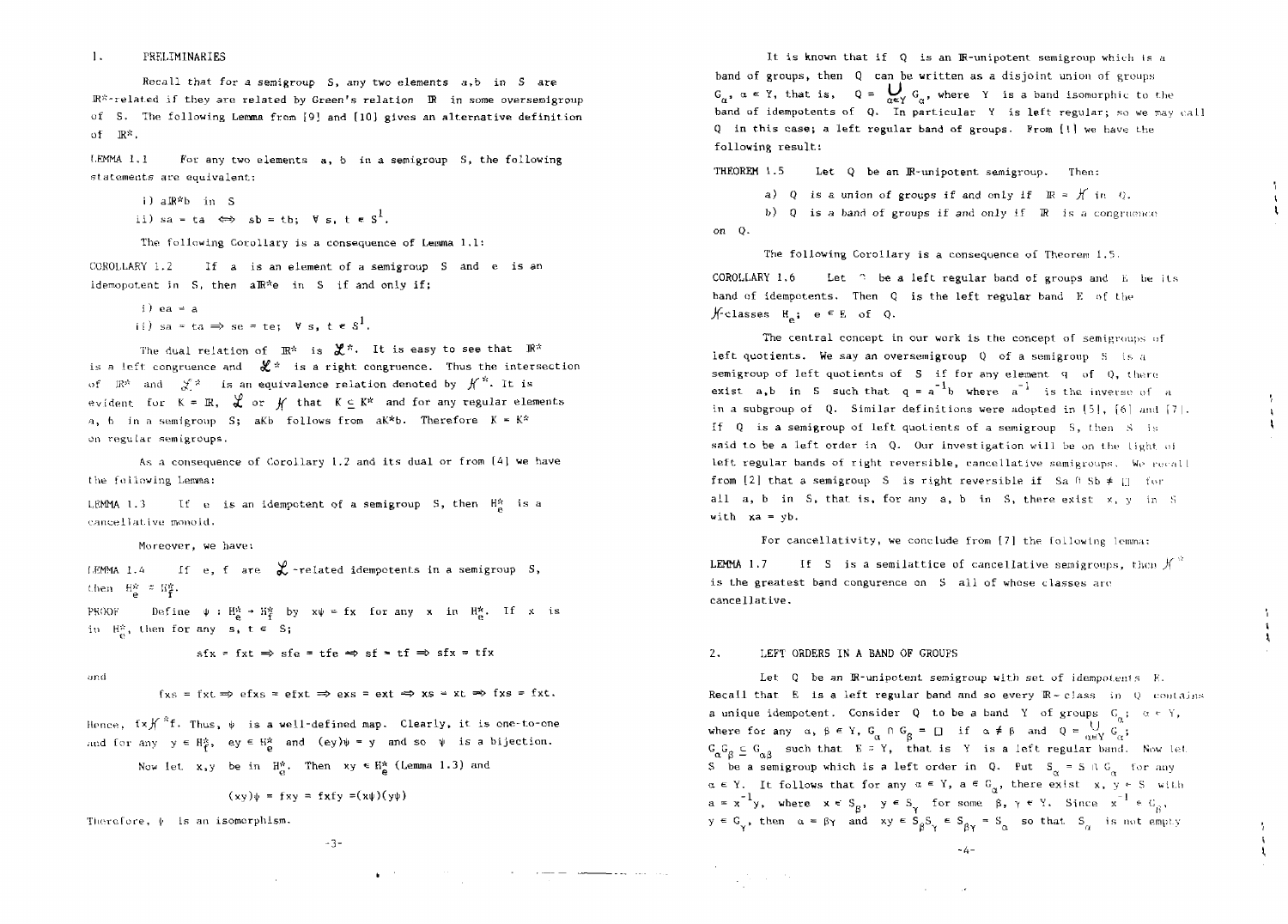for any  $\alpha$  in Y. Clearly, for any  $\alpha$  in Y; S<sub>n</sub> is a subsemigroup of S, Since S<sub>2</sub> is a subsemigroup of the group  $G_{\alpha}$ , then S<sub>2</sub> is cancellative. Now it is evident that S is the band Y of the semigroups  $S$ ;  $\alpha \in Y$ . Moreover we have

PROPOSITION 2.1 S is a left regular band Y of right reversible, cancellative semigroups  $S_n$ ;  $\alpha \in Y$ .

PROOF It remains to prove that  $S_{\alpha}$  is right reversible for any  $\alpha \in Y$ . Let  $\alpha \in Y$  and  $a, b \in S_{\alpha}$ . Choose  $s \in S_{\alpha}$ . Since  $b^{-1} \in G_{\alpha}$ , then sab  $e^{-1} \in G^{\circ}$ . By the ordering of S in Q, there exist  $x \in S^{\circ}$ ,  $y \in S$  for some  $\beta$ ,  $\gamma$  in Y such that sab<sup>-1</sup> =  $x^{-1}y$ . It follows that  $\alpha = \beta \gamma$  and xsae<sub>q</sub> = e<sub>g</sub>yb where e<sub>q</sub> and e<sub>g</sub> are the identity elements  $G_{\alpha}$  and  $G_{\beta}$  respectively. Therefore  $\beta\alpha = \alpha$  and  $x$ sale  $G_{\beta}G_{\alpha} \subseteq G_{\beta\alpha}$  = Hence  $xsa = e_{\beta}yb$ . Let z be in  $S_{\beta}$ . Then  $xsa = z^{-1}zyb$  and  $zxsa = zyb$ . It is clear that zxs  $\epsilon$  S, zxs  $\epsilon$  G<sub>e</sub>C<sub>x</sub>  $\epsilon$  G<sub>ex</sub> = G<sub>e</sub> and zxs  $\epsilon$  S<sub>e</sub>. Similarly zy  $\epsilon$  S, zy  $\epsilon$  G<sub> $\beta$ </sub>  $\zeta$   $\leq$  G<sub>o</sub>  $\beta$  and zy  $\epsilon$  S<sub>a</sub>. Hence S<sub>a</sub> is right reversible. COROLLARY 2.2 For any  $\alpha \leq Y$ ;  $G_{\alpha}$  is a group of left quotients of  $S_{\alpha}$ . PROOF  $\quad$  For any  $\alpha \in$  Y, let  $\quadmathsf{g} \in \mathsf{G}_{\sim}$  and choose  $\quadmathsf{a} \in \mathsf{S}_{\sim}$ . Since  $S_{\beta}$ , ye  $eg_\beta$ ,  $e_1 - \alpha$  and we have  $x \alpha g + e_{\beta} y$ . Het  $ag \in G^{\bullet}_{\alpha}$  , ag = x'<sup>1</sup>y then there exists x Notice that. x  $\bm{\epsilon}$  S for some  $\bm{\beta}$ ,  $\bm{\gamma}$  in Y such that by  $\in S_\alpha S_\infty \subset S_{\alpha,\omega}=S$ by  ${}^{\epsilon}S_{\beta}S_{\gamma} \leq S_{\beta\gamma} = S_{\alpha}$  and bxa  $\epsilon S_{\beta}S_{\alpha} \leq S_{\beta\alpha} = S_{\alpha}$ . Therefore  $g = e_{\alpha}g = (bxa)^{-1}$  by.

COROLLARY 2.3 If  $q \in Q$ , then there exist a, b in S with alRb in Q and  $q = a^{-1}b$ .

PROOF This follows directly from Corollary 2.2 and from the fact that every two elements in  $G_{\alpha}$  are  $\#$ related.

The objective now towards a converse of Proposition 2.1. Let S be a semigroup which is a left regular band Y of right reversible, cancellative semigroups  $S_{\alpha}$ ;  $\alpha \in Y$ . By (5, Proposition 6.4), for each  $\alpha \in Y$ , S<sub>n</sub> has a group G<sub>n</sub> of left quotients. We may assume  $G_{\alpha} \cap G_{\beta} = [j \quad \text{for any} \quad \alpha, \quad \beta \in \Upsilon, \quad \alpha \neq \beta. \quad \text{Put} \quad Q = \bigcup_{\alpha \in V} Q_{\alpha}. \quad \text{Define } \alpha$ product • on Q by

$$
a^{-1}b + c^{-1}d = (xa)^{-1}yd
$$

 $xb = ye.$ where, if a,  $b \in S_{\alpha}$ ; c,  $d \in S_{\beta}$ , then  $x, y \in S_{\alpha\beta}$  are chosen so that

Since Y is a left regular band, then

$$
x\alpha \in S_{\alpha\beta}S_{\alpha} \subseteq S_{\alpha\beta\alpha} = S_{\alpha\beta} \text{ and } (xa)^{-1} \in G_{\alpha\beta}
$$

also

$$
y\mathbf{d} + S_{\alpha\beta}S_{\beta} \subseteq S_{\alpha\beta\beta} = S_{\alpha\beta} \text{ and } y\mathbf{d} \in G_{\alpha\beta}
$$

$$
-5 -
$$

Therefore, the product  $(xa)^{-1}yd$  is taken as the product in  $G_{\infty}$ . We notice that the property of left regularity of the band Y together with right reversibility and cancellativity of  $S_n$ ;  $\alpha \in Y$  are sufficient to carry out the proof of  $[7]$  for  $Q$  to be a groupoid under the given product, so we omit it here. To prove that product is associative we need the following lemma

LEMMA 2.4 If  $\alpha \in Y$  and  $a,b$  are elements of  $S_\alpha$ , then al $\mathbb{R}^\times$ b in S PROOF Let  $\alpha \in \Upsilon$ ;  $a,b \in S_{\alpha}$  and  $s \in S_{\lambda}$ ,  $t \in S_{\alpha}$  for some  $\lambda$ ,  $\mu$  in Y with sa = ta. Then  $S_{\lambda\alpha} = S_{\mu\alpha}$ . Put  $\beta = \lambda\alpha = \mu\alpha$ . Since sa, ta in  $S_a$ , then by right reversibility of  $S_a$ , there exist  $m$ , n in  $S_{\dot{B}}$  such that msa ~ nta. Notice that

$$
\text{ms} \in s_{\lambda\alpha}s_{\lambda} \subseteq s_{\lambda\alpha\lambda} = s_{\lambda\alpha} = s_{\beta}; \quad \text{nt} \in s_{\mu\alpha}s_{\mu} \subseteq s_{\mu\alpha\mu} = s_{\mu\alpha} = s_{\beta}
$$

and again by right reversibility of  $S_g$ , there exist u, v in  $S_g$  with ums = vnt and umsa = vnta. Since um, sa, vn and ta are in  $S_{\kappa}$ ,  $sa = ta$  and  $S<sub>g</sub>$  is cancellative, then um = vn (=k, say). It follows that ks = kt and ksb = ktb. Since k, sb and tb are in S<sub>p</sub>. Then, by cancellativity in  $S_n$  we obtain sb = tb.

Similarly, sb = tb implies sa = ta. Therefore, by Lemma 1.1,  $a\mathbb{R}^k$ b in S.

COROLLARY 2.5 a $\cancel{f}^*a^2$  for any element a in S. PROOF Let  $a \in S_{\alpha}$ ,  $s \in S_{\lambda}$ ,  $t \in S_{\mu}$  with  $a^2s = a^2t$ . It is clear that  $a^2 \in S_\alpha$  and  $\alpha\lambda = \alpha\mu$  (=  $\gamma$ , say). Choose k  $\epsilon$  S and write  $k$ a-as =  $k$ a-at. Notice that

$$
ka \in S_{\alpha\lambda}S_{\alpha} \in S_{\alpha\lambda\alpha} = S_{\alpha\lambda} = S_{\gamma}; \text{ as, at } S_{\gamma}
$$

and S<sub>y</sub> is cancellative. Hence as = at. It is obvious that as = at. implies  $a^4s = a^+t$ . Therefore by the dual of Lemma 1.1;  $a^*_{\mathbf{C}}$ \*a in S. But a $\mathbb{R}^{x}$ a $^{\angle}$  in S by Lemma 2.4. Hence a $\hat{f}^{x}$ a $^{\angle}$  in S.

Returning now to the product of  $Q$ , the associativity of the product of Q in the inverse semigroup case was proved in [7] by using only the property that  $a \mathbb{R}^* b$  in S for any  $a, b \in S_{\alpha}$ ;  $a \in Y$ . Therefore, we can see by Lemma 2.4 that the product of Q is associative: by a similar proof as that in [7], Moreover, it can be seen thai, the product of Q is an extension of that in S. It is immediate from the definition of the product of Q, that  $G_{\alpha} G_{\beta} \subseteq G_{\alpha \beta}$  for any  $\alpha$ ,  $\beta$  \* Y. Therefore Q is a left regular band of groups  $G_{\alpha}$ ;  $\alpha \in Y$ . From its construction, Q is a semigroup of left quotients of S. In conclusion we have established the following result.

-6-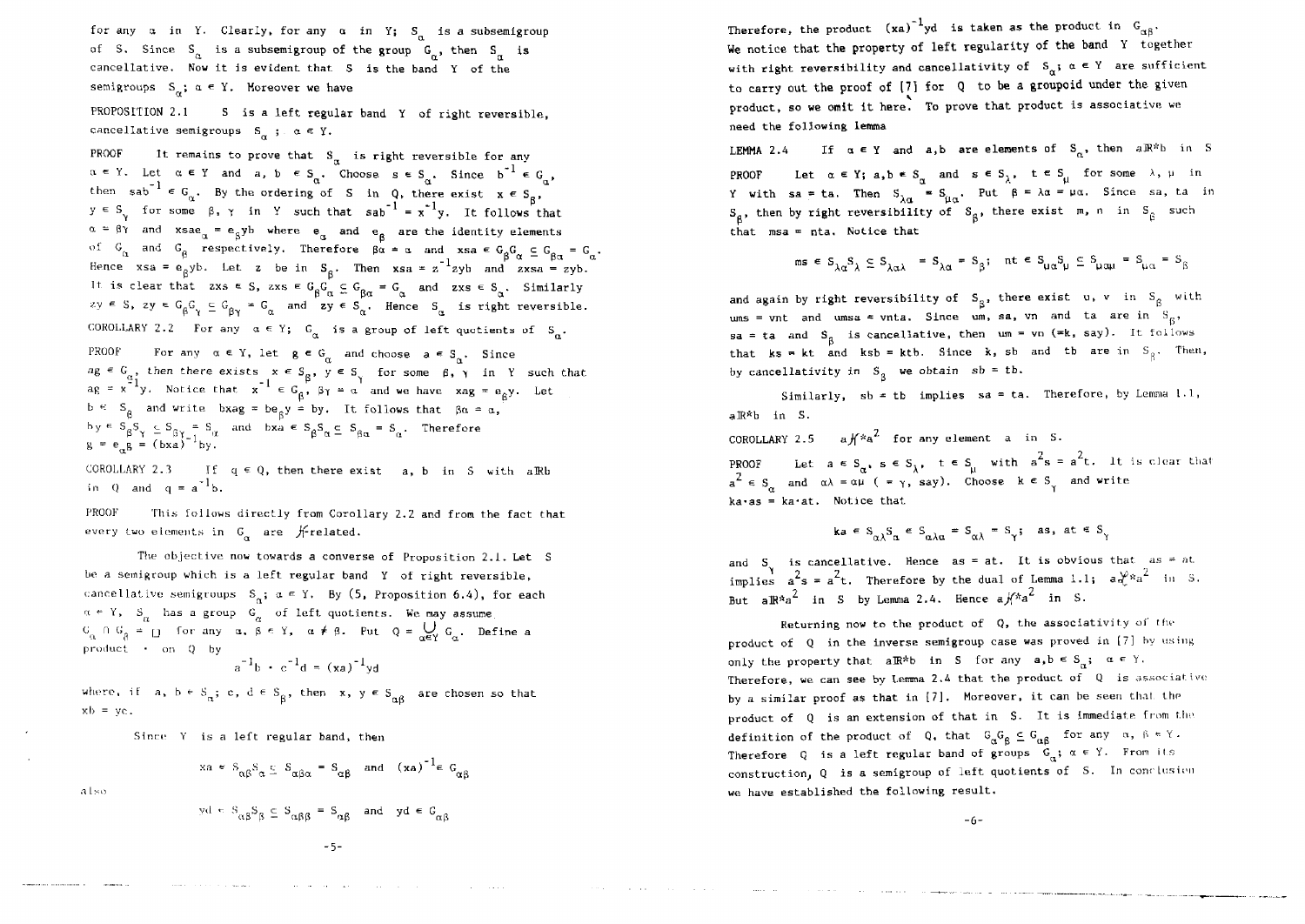THEOREM 2.6 A semigroup S has a left regular band of groups as a semigroup of left quotients if and only if S is a left regular band of right reversible cancellative semigroups.

Theorem 2.6 shows that, if S is a left regular band of right reversible, cancellative semigroups, then for any decomposition of S as a left regular band of right reversible, cancellative semigroups, we can construct a semigroup Q of left quotients of S where Q is a left regular" band of groups. Neither the decomposition of S nor the construction of Q is unique (see [7]). In order to overcome this problem of uniqueness in the inverse semigroup case, the notion of stratified semigroup of left quotients was introduced in [7]. Similarly, we say that an oversemigroup of a semigroup S is a stratified semigroup of left quotients of S if it is a semigrouop of left quotients of S and for any a, b of S

alR<sup>2</sup>b in S  $\Rightarrow$  alRb in Q and that a  $\frac{1}{6}$ <sup>2</sup>b in S  $\Rightarrow$  a $\frac{1}{6}$  b in Q.

l.pt Q be an oversemigroup of a semigroup S. Then for any element  $a$  in  $S$ , we have

$$
a \text{Ha}^2 \quad \text{in} \quad 0 \iff a \quad \text{is in a subgroup of} \quad Q
$$

and by definition

$$
a\int a^2 \text{ in } Q \implies a\int a^2 a^2 \text{ in } S
$$

If Q is a stratified semigroup of left quotients of S, then the reverse implication of the last statement holds. If Q is a left regular band of groups, then for any  $q \in Q$ , there exist a, b  $\epsilon$  S such that  $q = a^{-1}b$  with alRb in Q (Corollary 2.3). In this case, by [7, Theorem 4.1], Q is unique up to isomorphism.

#### **3 .** PUNCHED SP1MED PRODUCTS

semigro up S which has a semigroup Q of left quotients where Q is a left re gular band of groups. This characterization will be in terms of spined products. Recall that, if E is a band and M is a semigroup with a semilattice congruence  $\tau$  and a semigroup isomorphism  $\phi$  :  $\mathbb{E}/\varepsilon \to \mathsf{M}/\tau$ where  $\varepsilon$  is the minimum semilattice congruence on  $E$ , then the subdirect product. In this section we provide an alternative characterization of a

 $P = \{(e,x) \in E \times M : e \epsilon^{\frac{1}{2}} \phi = x \tau^{\frac{1}{2}} \}$ 

is call ed a spined product of E and H. We call a subdirect product S of  $E \times M$  is a punched spined product of E and M if S is a subset of a spined product of  $E$  and  $M$  such that for any  $e \in E$ , there

exists  $x \in M$  with  $(e, x) \in S$  and for any  $y \in M$ , there exists  $f \in K$ with  $(f, y) \in S$ . The aim of this section is to prove that the left orders characterized in Sec. 2 are in fact punched spined products.

Let Q be an IR-unipotent semigroup and E be its band of idempotents. Let  $\epsilon$  be the minimum semilattice congurence on E. For any  $e \in \mathbb{E}$ , denote the  $\varepsilon$ -class containing e by  $\tilde{e}$  or  $E(e)$ . Write  $Y = {E(e) : e \in E}$ . Since E is left regular, then  $E(e)$  is a left zero semigroup. Let  $\gamma = \{(x,y) \in Q \times Q : V(x) = V(y)\}\$ . It is well known that  $\gamma$  is the minimum inverse semigroup conguence on  $Q$ and  $\gamma$ [E =  $\varepsilon$ . Suppose that Q is a band of groups, then  $Q/\gamma$  is a semilattice of groups and we can write  $Q/\chi = \bigcup_{n=1}^{\infty} H_n^{\#}$  where  $H_0$  is the group  $H$ -class in  $0/\gamma$  containing e. Moreover,  $\beta$  is a spined product P of E and  $Q/\gamma$ , that is,

$$
Q = P = \bigcup_{e \in Y} (E(e) \times H_{e}) = \{(x^{-1}x, xy) : x \in Q\}
$$

We emphasize that P is a semilattice of the direct products  $E(e) \times H_{\mathbb{R}}$ ;  $\bar{e}$  e Y and the product of  $P$  is reduced from the Cartesian product E  $\times$  Q/ $\gamma$ . Moreover,  $(f, x^{-1}\gamma)$  is an inverse of  $(e, x\gamma)$  for any  $f \in E(e)$ . In particular, for any  $(f, y\gamma)$  in  $E(e) \times H_{\alpha}^{\perp}$ ;  $(f, y\gamma) \nmid f(f, \bar{e})$ in P and the inverse of  $(f, y\gamma)$  in  $H_{(\bar{f}, \bar{e})}$  is  $(f, y^{-1}\gamma)$ . We refer the reader to [1] and [11) for further details.

Let S be a semigroup which has P as a semigroup of left quotients. For any  $\bar{e} \in Y$ , define a subset  $M_{\bar{e}}$  of  $Q/\gamma$  by the rule;  $m \in M_{\alpha}$  if and only if  $m \in Q/\gamma$  and  $(f,m) \in S$  for some  $f \in E(e)$ . LEMMA 3.1 For any e in Y;  $M_{\tilde{\rho}}$  is a cancellative semigroup. PROOF Let e  $\epsilon$  E and  $(e, a\gamma) \in E(e) \times H_{\alpha}$ . Since P is a semigroup of left quotients of S, then there exist  $(k, xy)$ ,  $(g, yy)$  in S and  $(f, x^{-1}y)$  the inverse of  $(k, xy)$  in a subgroup of P, that is,  $f \in E(k)$  such that

(e, ay) = 
$$
(f, x^{-1}\gamma)(g, y\gamma)
$$

It follows that  $e = fg$ ,  $fe = e$ ,  $ke = kg$ ,  $ke \in E(f)E(e)E(fe)E(e)$ and  $xyyy \in H_{\xi_0} = H_{\xi}$ . Therefore,

 $(k,xy)(g, yy) = (kg, xyy) \in S \cap (E(e) \times H_2)$ 

Hence  $xyy \in M_{\frac{1}{6}}$ , and so  $M_{\frac{1}{6}}$  is not empty.

Clearly,  $M_{\tilde{G}}$  is a subsemigroup of  $H_{\tilde{G}}$  where.  $H_{\tilde{G}}$  is a group and M<sub>e</sub> is cancellative.

 $-8-$ 

LEMMA 3.2 For any  $\bar{e}$  in Y;  $M_{\tilde{a}}$  is right reversible.

-7-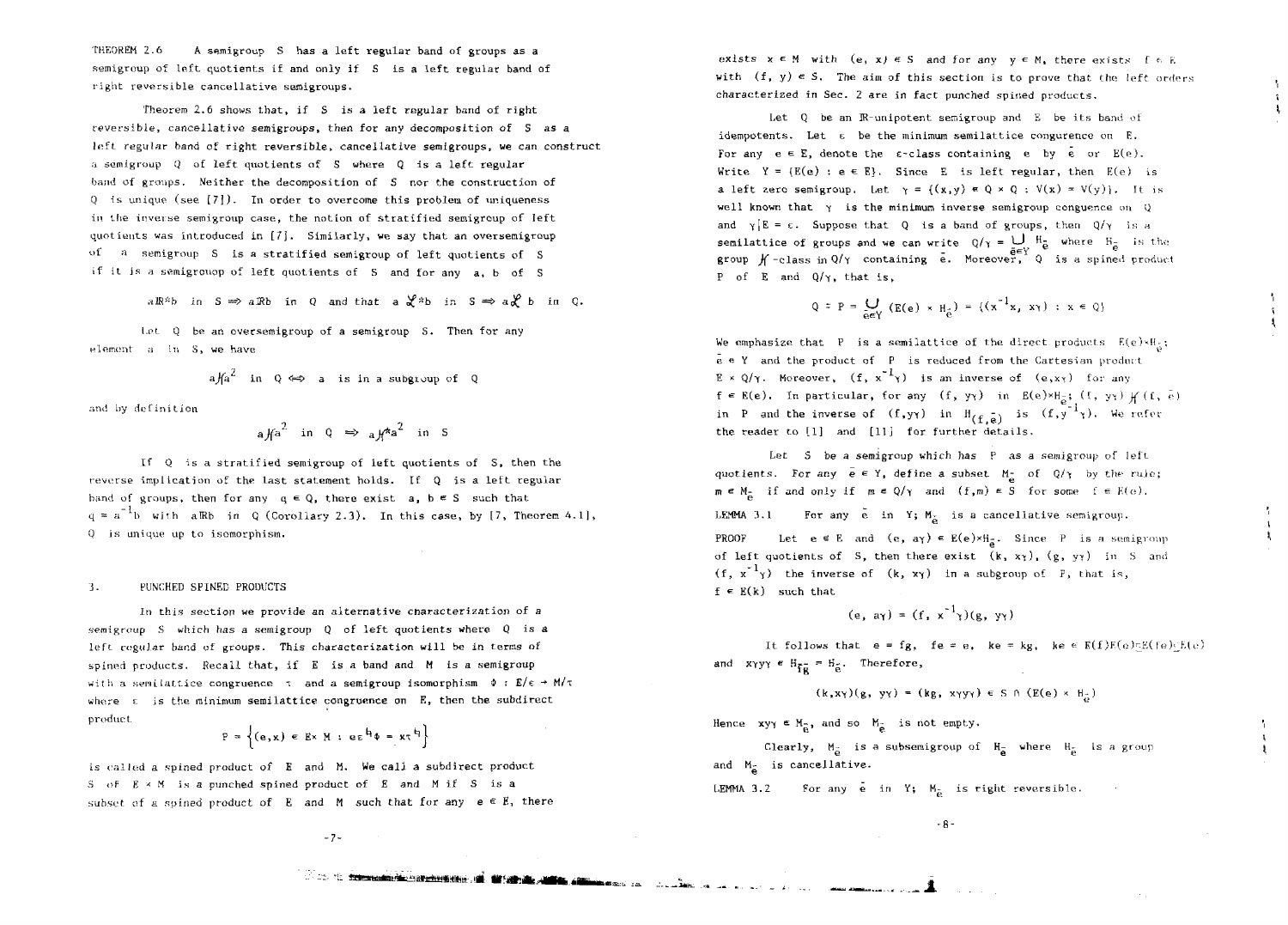PROOF Let  $ay_1$ , by be in  $M_{\frac{1}{p}}$  and  $g_1$ , h in  $E(e)$  so that  $(g, ay)$ , (h, by) are in S. Choose  $c\overline{Y} \in M_{\overline{A}}$  and take  $(k, c\overline{Y}) \in S$  for some  $k \in E(e)$ . Let  $(n, b^{-1}\gamma)$  be the inverse of  $(h, b\gamma)$  in a subgroup of P, that is,  $n \in E(h)$  and

$$
(k, c\gamma)(g, a\gamma)(n, b^{-1}\gamma) \in E(e) \times H_{\overline{n}}
$$

By left ordering of S in P, there exist  $(f, qy)$ ,  $(i, dy)$  in S and  $(t, q^{-1}t)$  the inverse of  $(f, qt)$  in a subgroup of P, that is,  $t \in E(f)$  such that

$$
(k, c_{\gamma})(g, a_{\gamma})(n, b^{-1}\gamma) = (t, g^{-1}\gamma)(i, d_{\gamma})
$$

Thus

and

(f, qy)(k, cy)(g, ay)(n, b<sup>-1</sup>y)(h, by) = (f, qy)(t, q<sup>-1</sup>y)(i, dy)(h,by)

$$
(fk, qc\gamma)(g, a\gamma)(n,e) = (fi, f(d\gamma))(h, b\gamma)
$$

choose an element  $\nu\gamma$  in  $M_{\alpha}$  and j in  $E(e)$  so that (j,  $\nu\gamma) \in S$ to get

 $(j, \forall \gamma)(fk, \varphi c\gamma)(g, \varphi\gamma) = (j, \forall \gamma)(fi, \ f(d\gamma))(h, \ b\gamma)$ 

that is

(jfk, vqcy)(g, ay) = (jfi, (vy)  $\bar{f}(dy)$ )(h, by)

Recall that,  $k = ti$  and notice  $fk = fi$ ,  $tk = k$  so that  $E(f)E(e) \subset E(e)$ and jfi = jfk, ef = efe are in E(e). Moreover,  $(v\gamma)\hat{f}(d\gamma) = (v\gamma)e\hat{f}(d\gamma)$  $= (\nu_1) \bar{e}(d\gamma) = \nu_1 d\gamma$ . Therefore  $\nu q c\gamma$ ,  $\nu d\gamma$  are in  $M_2$  and  $\nu q c\gamma = \nu d\gamma$  by.

Now we put  $M = \bigcup_{e \in Y} M_e$ , M is a semilattice Y of right reversible,<br>cancellative semigroups  $M_{\overline{e}}$ ,  $\overline{e} \in Y$ . It is easy to see that  $\bigcup_{e \in Y} (g(e) \times M_{\overline{e}})$ is a spined product containing S. Moreover, we have

LEMMA 3.3 (i) For any  $e \in E$ , there exists  $xy \in H_{\frac{1}{2}}$  with  $(e, xy) \in S$ .

(ii) For any f  $\in$  E, yy  $\in$  M<sub>i</sub>, there exists g $\in$ E(f) with (g,yy)ES

**PROOF** (i) Let  $e \in E$  and (e, ay)  $\in E(e) \times M_{\overline{a}}$ . Then

(e, ay) = 
$$
(f, x^{-1}\gamma)(g, y\gamma)
$$

where (f, xy), (g, yy) are in S and  $(f, x^{-1}y)$  is the inverse of (f, x<sub>i</sub>) in  $\mathbb{F}_{(f,\bar{f})}$  of P. Therefore e = fg, and

 $(f, xy)(g, yy) = (fg, xyy) = (e, xy)$  in S

### (ii) Straightforward.

Now it follows that S is a punched spined product and the following result is established.

PROPOSITION 3.A Let P be a left regular band of groups and S be a semigroup. If  $P$  is a semigroup of left quotients of  $S$ , then  $S$  is a punched spined product of left regular band and a semilattice of right reversible, cancellative semigroups.

For a converse of Proposition 3.A, let S be a punched spined product of a left regular band E and a semilattice Y of right reversible, cancellative semigroups  $M_{\alpha}$ ,  $\alpha \in Y$ . By [5, Proposition 6.4], there is a group of left quotients G, of M, for any  $\alpha$  in Y. We may assume that  $G_{\alpha} \cap G_{\beta} = \Box$  for all  $\alpha$ ,  $\beta \in \Upsilon$ ,  $\alpha \neq \beta$ . Let  $T = \bigcup_{\alpha \in \Upsilon} G_{\alpha}$ . Define a product • on T by

$$
a^{-1}b + c^{-1}d = (xa)^{-1}yd
$$

where, if a,  $b \in M_{\alpha}$ ; c,  $d \in M_{\beta}$ , then  $x, y \in M_{\alpha\beta}$  are chosen such that  $xb = yc$ . From the proof of  $[7]$ , Theorem 3.1] we conclude that T is a semilattice of groups. Moreover, T is a semigroup of left quotients of M where  $M = \bigcup_{\alpha \in V} M_{\alpha}$ , Put  $P = \bigcup_{\alpha \in V} (E_{\alpha} \times G_{\alpha})$ . By [11, Theorems 3.2 and 4.1]. P is a regular semigroup which is a band of groups and whose set. of idempotents is a subsemigroup isomorphic to E. Therefore P is a left regular band of groups. In fact we have

LEMMA 3.5 P is a semigroup of left quotients of S.

PROOF Let  $\alpha \in Y$  and  $(e, m) \in E_{\alpha} \times G_{\alpha}$ . Recall that S is a punched spined product of E and M. Since  $e \in \mathbb{E}_{n}$ , there exist an element z in  $M_\alpha$  such that (e,z) in S. From  $m \in G_\alpha$  and  $M_\alpha$  is a left order in  $G_\alpha,$ there exist x,  $y \in M_{\alpha}$  such that  $m = x^{-1}y$ , and thus there exist, f,  $g \in E_{\alpha}$ with (f, x) and (g,  $\frac{1}{2}$  in S. Notice that  $x = u_{\alpha}$  and there exist<br>u, v in M with  $x^{-1} = u^{-1}v$ , that is,  $ux^{-1} = v$  and  $zux^{-1} = zv$ . Let i, j be in  $E_n$  so that (i, u) and (j, v) are in S. Clearly (ei, zu) = (e, zu) in S and (e,  $(zu)^{-1}$ ) is the inverse of (e, zu) in  $H_{\ell_0, \pi_1}$  of P. Also (ejg, zvy) = (e, zvy) in S. Moreover, (e, m) = (e, (zu) 'zvy) = (e, (zu) ')(e, zvy).

Now a converse of Proposition  $4$  is evident. In conclusion we have the following result,

THEOREM 3.6  $\blacksquare$  A semigroup S has a left regular band of groups as a semigroup of left quotients if and only if  $S$  is a punched spined product of a left. regular band and a semilattice of right reversible, cancellative semigroups. The following Corollary is an immediate consequence of Theorem 3.6.

COROLLARY  $3.7$  If S is a spined product of a left regular band and a semilattice of right reversible, cancellative semigroups, then S has a left regular band of groups as a semigroup of left quotients.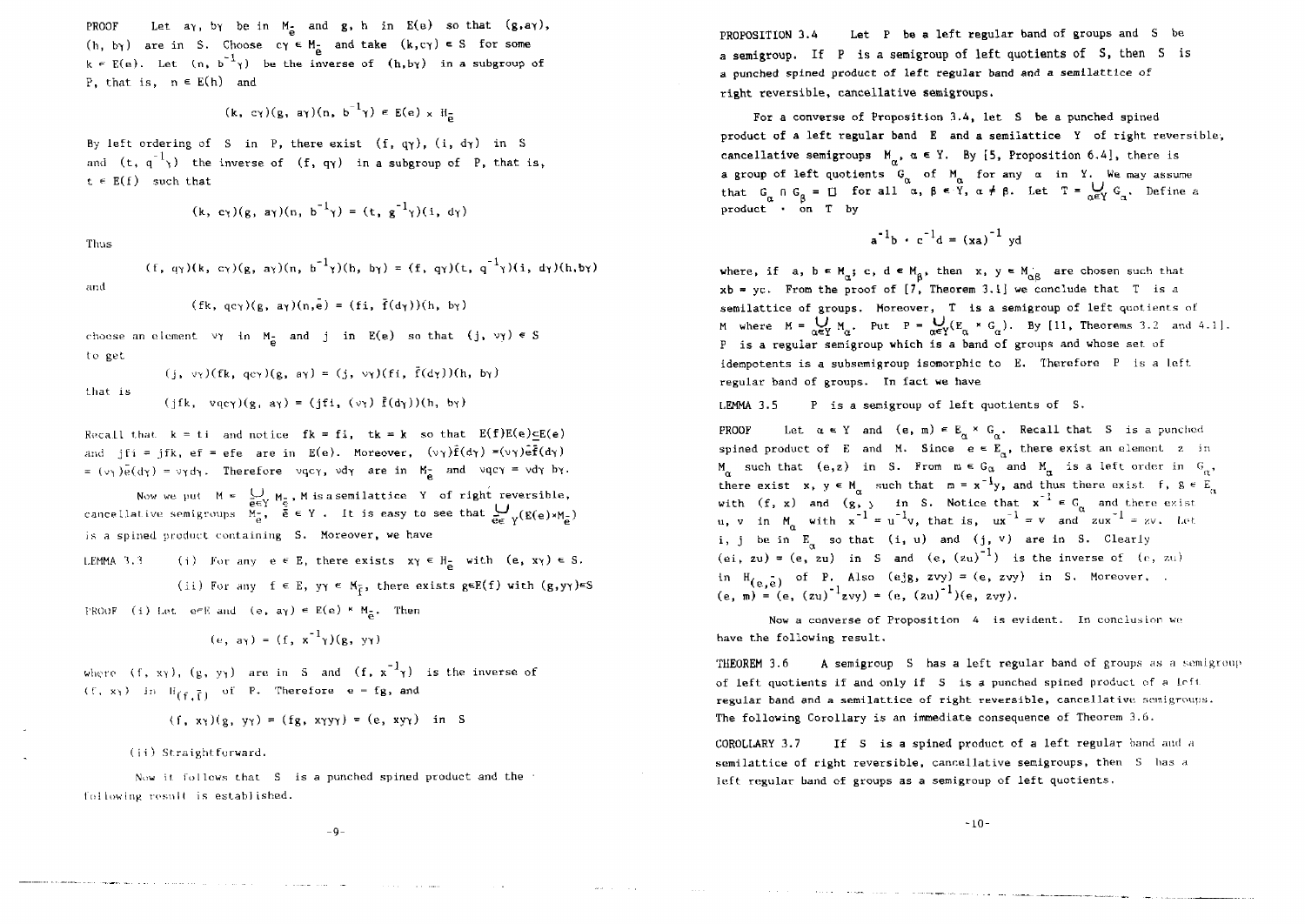For the rest of the section, let S be a spined product of a left regular band E and a semilattice Y of cancellative semigroups M<sub>1</sub>;  $\alpha \in Y$ . Put  $E = \bigcup_{\alpha \in Y} E_{\alpha}$ ,  $M = \bigcup_{\alpha \in Y} M_{\alpha}$  and  $S = \bigcup_{\alpha \in Y} (E_{\alpha} \times M_{\alpha})$ .

LEMMA 3.8 The relation  $K^*$  is the greatest semilattice congruence on  $\mathbf M$ all of whose classes are cancellative.

PROOF by Lemma 1.7,  $\mathcal{H}$  is the greatest band congruence on M all of whose classes are cancellative. The relation  $\chi$  defined on M by the rule

(a, b)  $\epsilon$   $\gamma$  -it and only if a,  $b \in M$  for some  $a \in Y$ is a band congruence on M all of whose classes are cancellative. Therefore,  $\gamma \subseteq \mathcal{H}^k$ . Now for any elements a, b in M, we have (ab, ba) $\epsilon_\gamma$ . Hence  $abH^kba$  and  $M/H^k$  is a semilattice.

Identify the semilattice  $M/f^*$  by J, that is, M is a semilattice  $\mathbb J$  of  $\mathrm H^{\kappa}_4$ ; je J. For each je J, let  $\mathrm Z_z$  = { $\alpha\in\mathrm Y$ ; M  $\subset\mathrm H^{\kappa}_1$ }, Meadily,  $Z_j$  is a subsemilattice of. Y. For any  $j \in J$ . Put  $F_j = \frac{1}{\alpha \epsilon Z_j} E_\alpha$ <br>and  $S_j = \frac{1}{\alpha \epsilon Z_j} (E_\alpha \times M_\alpha)$ .

We are now in a position to prove the final result of this section. PROPOSITION 3.9 The following statements concerning the semigroup S are equivalent:

(1) each  $\oint$ <sup>2</sup>-class of M is right reversible.

(2) for any a, b in M, there exist x, y in M with  $xa = yb$  and  $x \#^x y \#^x ab$ .

(3)  $S_4$  is right reversible for any j in J.

 $(4)$  There is an oversemigroup T of S which is a left regular band  $x$  of right reversible, cancellative semigroups  $T_{\alpha}$ ;  $\alpha \in x$  where for any  $j \in J$ ;  $H_i^k$  is isomorphic to  $T_{\alpha}$  for some  $\alpha \in \overline{\chi}$ .

PROOF Recall that  $f^*$  is a semilattice congruence on M.

(1)  $\Leftrightarrow$  (2) If (1) holds and a, b in M, then ab, ba are in H<br>there exist c, d  $\in$  H<sup>\*</sup> with cab = dba where ca  $\in$  H<sup>\*</sup><sub>a</sub>  $\leq$  H<sup>\*</sup><sub>a</sub>  $\leq$  H<sup>\*</sup><sub>a</sub> n<br>ab <sup>and</sup>  $\alpha$ b  $\in$   $H_{ab}^*$   $\cdot$   $H_b^*$   $\in$   $H_{ab}^*$   $\cdot$  Put<br> $\alpha$   $K^*$   $\alpha$   $H_{ab}^*$   $\cdot$  Hence (2) holds. ca, y = db to get xa = yb and  $H_{\underline{a}}^{\prime\prime} \subseteq H_{ab}^{\prime\prime}$  and

If (2) holds,  $z \in M$  and  $a, b \in H^n_+$ , then in particular, there exist x, y in M with xa = yb and  $xf''y$   $f''ab$ . Since  $a^2f''ab$ , then  $i\pi/\sqrt{m}$  ab and x, y are in  $H_{\alpha}^{*}$  so (1) holds.

 ${1}$   $\Leftrightarrow$  (3) If (1) holds and j  $\in$  J, (e, a), (f, b) in S<sub>i</sub>, that (e, a) $\in$ E<sub>a</sub> \* M<sub>a</sub>,  $(f, b) \in E_g \times M_g$ , say, where  $M_g$  and  $M_g$  are subsets of  $H_f^*$ . Then a, b e.  $H_i^*$ . with xa = yb, where  $x \in M_{\lambda}$ ,  $y \in M_{\mu}$  for some  $\lambda$ ,  $\mu \in Z_{\lambda}$ . It follows that  $\lambda \alpha = \mu \beta$ . Let  $g \in E_{\lambda}$ ,  $h \in E_{\mu}$  and  $s \in M_{\lambda \alpha} = M_{\mu \alpha}$ . Then

$$
gghf \in E_{\lambda}E_{\alpha}E_{\mu}E_{\beta} \subseteq E_{\lambda\alpha}, \quad sx \in M_{\lambda\alpha}M_{\lambda} \subseteq M_{\lambda\alpha}, \text{ sy } \in M_{\mu\beta}M_{\beta} \subseteq M_{\mu\beta}
$$

whence, sxa = syb. The elements

(gehf, sx), (gehf, sy) are in  $(E_{\lambda\alpha} \times M_{\lambda\alpha})$ 

so that, they are in  $S_i$ . Moreover,

(gehf,  $sxa$ ) = (gehf,  $syb$ ), that is, (gehfe, sxa) = (gehff, syb)

and  $(gehf, sx)(e, a) = (gehf, sy)(f, b)$ . Hence (3) holds.

If (3) holds and a, b in  $H_{\frac{1}{4}}^*$ , then for some  $\alpha$ ,  $\beta \in \mathbb{Z}_{\frac{1}{2}}$ ,  $a \in M_{\alpha}$ ,  $b \in M_n$ . Let  $e \in E_n$ ,  $f \in E_p$  so that  $(e, a)$ ,  $(f, b)$  are in  $S_i$ . Then there exist (g, x), (h, y) in S, with (g, x)(e, a) = (h, y)(f, b). In particular;  $x, y \in H_1^k$ ,  $xa = yb$  and (1) holds.

(1)  $\Leftrightarrow$  (4) If (1) holds, then by Lemma 3.8,  $H_i^*$  and hence  $\{e\} \times H_i^*$ . is a right reversible, cancellative semigroup for any  $e \in E_{\alpha}$ ,  $a \in \mathbb{Z}_{+}^{\cdot}$ . For any  $j \in J$ ,  $\alpha \in Z_4$ , put

$$
I_{\alpha} = \bigcup_{e \in E_{\alpha}} (\{e\} \times H_{j}^{*}) \text{ so that } F_{j} \times H_{j}^{*} = \bigcup_{\alpha \in Z_{j}} N_{\alpha}
$$

and

منادر والمتوارد والمتحدث للمستشهد لهميتك والمرادين

$$
= \bigcup_{j \in J} \big(\bigcup_{\alpha \in \mathbb{Z}_j} \big(\bigcup_{e \in E_{\alpha}} (\{e\} \times B^x_j)\big)\big)
$$

 $T = \bigcup_{j \in J} (F_j x H_j^k) = \bigcup_{j \in J} (U_j U_{\alpha \in Z_j} X_{\alpha})$ 

is a left regular band of right reversible, cancellative semigroups. Clearly, for any  $j \in J$ ,  $\alpha \in Z_{j}$ ,  $e \in E_{\alpha}$ ;  $\{e\} \times H_{i}^{2} = H_{i}^{2}$  and S is a subsemigroup of T. Hence  $(4)$  holds.

If (4) holds, then trivially (1) holds.

### 4. R<sup>\*</sup>-UNIPOTENT SEMIGROUPS

Recall from  $(4)$  that a semigroup S is abundant if each  $\mathbb{R}^{\mathbb{R}}$ -class and each  $\mathcal{A}^*$ -class of S contains an idempotent. If a is an element of S, then  $a^+$  and  $a^*$  denote typical idempotents in  $\mathbb{R}^*$  and  $\mathbb{L}^*$ respectively. A semigroup S is superabundant if each  $\overrightarrow{H}^*$ -class contains. an idempotent. In this section we consider the class of abundant semigroups S in which the set of idempotents forms a left regular band In this case every  $\mathbb{R}^k$ -class of  $\,$  S  $\,$  contains a unique idempotent, thus  $S$  is called  $\hbox{I\hspace{-2.2mm}R}^n$ -unipot nt. The objective is to characterize a class of IR<sup>\*</sup>-unipotent semigroups which have a semigroup Q of left quotients, where Q is a left regular band of groups. This is a special case of the subject discussed in the previous sections. The dual of  $\mathbb{R}^n$ -unipotent semigroups was studied in [3] from which we conclude the following result .

-12-

 $\ddot{\mathbf{r}}$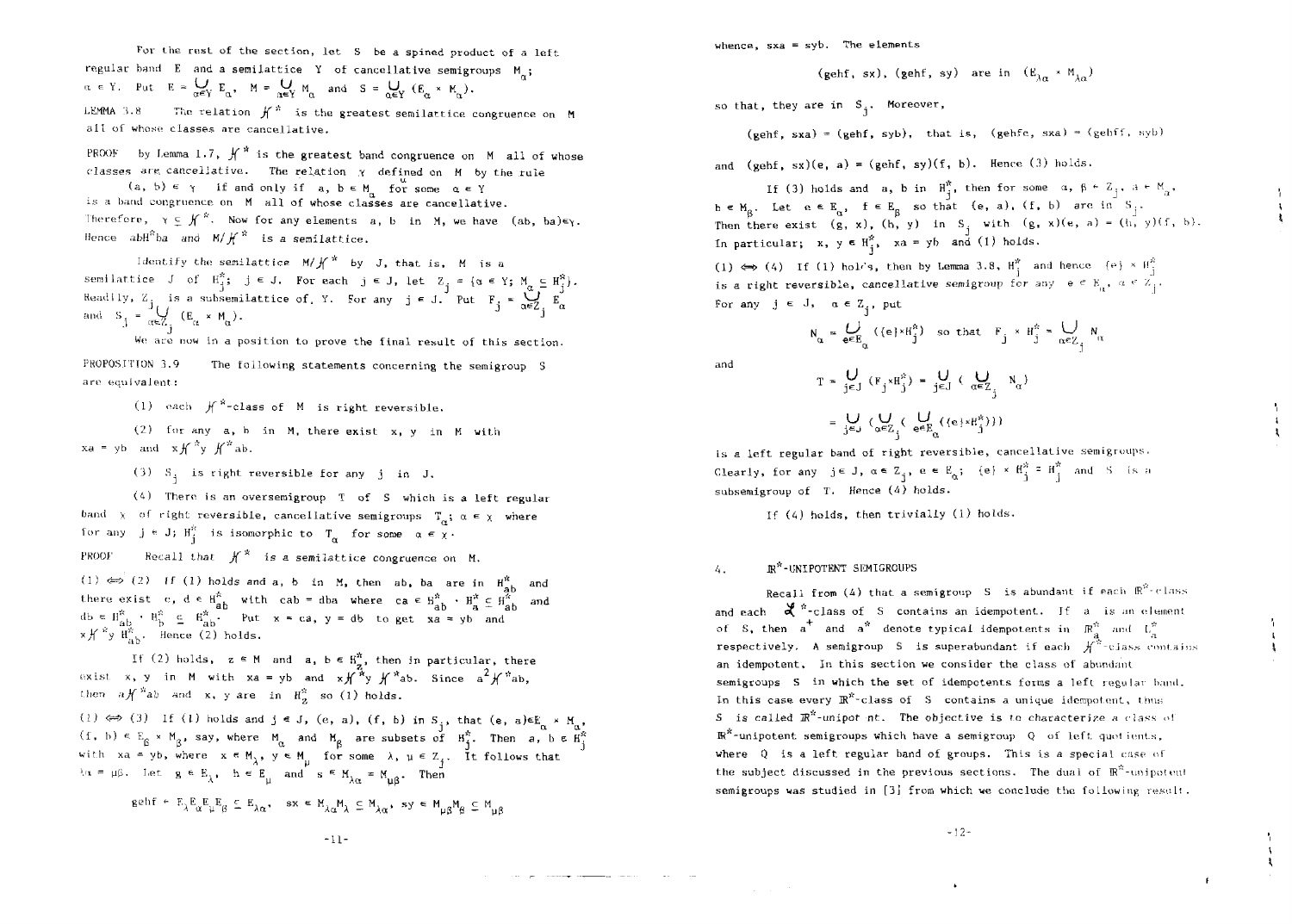LEMMA  $4.1$  Let S be an  $\mathbb{R}^3$ -unipotent semigroup. Then

(1) S is superabundant if and only if  $\mathbb{R}^k = \nmid f^*$  on S.

(2) S is a band of cancellative monoids if and only if S is superabundant and  $K^*$  is a congruence on S.

Throughout this section, let S be an  $\mathbb{R}^n$ -unipotent semigroup.

PROPOSITION 4.2 If S is a left regular band Y of right reversible, cancellative semigroups  $S_{\alpha}$ ,  $\alpha \in Y$ , then the following statements are equivalent

(1) S is superabundant

(2) for any  $\alpha \in Y$ ,  $a \in S_{\alpha}$ , there exists an idempotent  $e_{\gamma}$ in S<sub>y</sub> for some  $\gamma \in Y$  with  $e_{\gamma} \chi^{R^*a}$  and  $S_{\gamma} S_{\alpha} \subseteq S_{\alpha}$ .

### PROOF

(i)  $\Rightarrow$  (2) Let  $\alpha \in Y$ ,  $a \in S$  and  $a \mathbb{R}^n$ e where e is an idempotent in S<sub>o</sub>. Since  $\mathbb{R}^n = \mathcal{N}^n$  on S (Lemma 4.1) then a  $\mathcal{K}^n$ e<sub>v</sub> and e<sub>v</sub>a: that is  $S_{\mathbf{y}}S_{\alpha} \subseteq S_{\alpha}$ .

(2)  $\Rightarrow$  (1) Let  $a \in S_{\alpha}$  where  $a \mathbb{R}^3 e_{\lambda}$ ,  $e_{\lambda}$  is an idempotent in  $S_{\lambda}$ . Then  $e_1a = a$ , that is,  $\delta a = a$ . It follows that  $\alpha \delta a = a$  and  $a\delta = a$ . In particular  $ae_x \in S_x$ . By right reversibility of  $S_{\alpha}$ ; xa = yae<sub>8</sub> for some x,  $y \in S_{\alpha}$ , that is  $xae_{\delta} = yae_{\delta}$ . The cancellation in  $S_{\alpha}$  implies  $x = y$  and  $xa = xa e<sub>g</sub>$ . Thus  $a = ae<sub>g</sub>$ . Now let  $e<sub>v</sub>$  be an idempotent in S<sub>v</sub> with  $e<sub>v</sub>$   $x<sup>2</sup>$  a and  $S_{\varphi} S_{\varphi} \subseteq S_{\alpha}$ . Since ae, = a = a-e<sub>δ</sub> and e<sub>y</sub>  $\chi^2$  a, then e<sub>y</sub> = e<sub>y</sub>e<sub>δ</sub>. Recall that yci- n f *\$ y* \ Y \* p a e s S *<-• S ,* a E S , S is right reversibl e vie have ue a = va for some  $\begin{array}{l} \n\text{where } \mathbf{S}_{\alpha} \text{ and } \mathbf{u} = \mathbf{v} \text{ and } \mathbf{v} = \mathbf{v} \text{ and } \mathbf{v} = \mathbf{v} \text{ and } \mathbf{v} = \mathbf{v} \text{ and } \mathbf{v} = \mathbf{v} \text{ and } \mathbf{v} = \mathbf{v} \text{ and } \mathbf{v} = \mathbf{v} \text{ and } \mathbf{v} = \mathbf{v} \text{ and } \mathbf{v} = \mathbf{v} \text{ and } \mathbf{v} = \mathbf{v} \text{ and } \mathbf{v} = \mathbf{v$ that is,  $A = A \int_{0}^{\infty} e_{\lambda}$  and (1) holds.

 $LEMMA 4.3$  If S is superabundant in which for any elements a, b in S there exist x, y in S with xa = yb and  $x \frac{f}{f} \sqrt{x}$  ab, then each )( "-class In S is right reversible.

PROOF This is immediate from the fact that each  $f^{*}$ -class of S is a cancellative monoid.

PROPOSITION  $4.4$  If S is a band of cancellative monoids, then the following statements are equivalent

(1) each  $\oint_1^{\infty}$ -class in S is right reversible.

(2) for any  $a$ ,  $b$  in S, there exist elements  $x$ , y in S with  $\bar{x}a = yb$  and  $\bar{x} \not\in \sqrt[x]{y} \not\in \sqrt[x]{ab}$ .

PROOF

(1)  $\Rightarrow$  (2) By Lemma (4.1), S is superabundant on which  $f''$  is a congruence. Let  $a \in H^k$ ,  $b \in H^k$  for some idempotents e, f in S. Then

$$
ab \in H_{ef}^{\star}, \quad aba \in H_{efe}^{\star} = H_{ef}^{\star}
$$

But  $H_{\alpha,\epsilon}^*$  is right reversible, so there exist u, v in  $H_{\alpha,\epsilon}^*$  such that uab = vaba. Notice that  $y = ua \in H_{\alpha fa}^* = H_{\alpha}^*$  and  $x = vab \in H_{\alpha fa}^* = H_{\alpha}^*$ . Therefore

 $xa = vb$  and  $x h'^*v H''ab$ .

 $(2) \Rightarrow (1)$  This is Lemma 4.3.

In fact any of the statements of Proposition 4.4 is a consequence of S to have a semigroup Q of left quotients where Q is a left regular band of groups. The following lemma demonstrates this result.

LEMMA 4.5 Let S be superabundant which is a left regular band of right reversible cancellative semigroups. Then for any elements a, b of S, there exist x, y in S with  $xa = yb$  and  $x \frac{f}{f} \left(x + \frac{b}{x}\right)$ .

PROOF Put  $S = \bigcup_{n \in \mathbb{N}} S_n$ , where Y is a left regular band and S<sub>s</sub> is a right reversible, cancellative semigroup for any  $\alpha \in Y$ , Let a,  $b \in S$ ;  $a \in S_\alpha$ ,  $b \in S_\beta$ , say. Then  $ab \in S_{\alpha\beta}$ , aba  $\epsilon S_{\alpha\beta\alpha} = S_{\alpha\beta}$  and there exist u,  $\frac{1}{2}$  with uaba = vab where<br>  $x = uab \in S_{nR \cap R} = S_{nR}$  and  $y = va \in S_{nR \cap R} = S_{nR}$ 

But every two elements in  $S_{\alpha\beta}$  are  $I\!R^*$ -related (Lemma 2.4). Then the<br>result follows from the fact that  $I\!R^* = \oiint^s$  on S.

Now we consider the construction of  $S_{\alpha}$  in S as given in the following proposition.

PROPOSITION [3] 4.6 Let S be superabundant with band of idempotents. E and  $E = \bigcup_{n \in V} E_n$  be the maximal semilattice decomposition of 19 For each  $\alpha \in Y$ , define

$$
S_{\alpha} = \{x \in S : x^+, x^k \in E_{\alpha}\}\
$$

Then

(1) S<sub> $\alpha$ </sub> is the maximal abundant subsemigroup of S which contains  $E_n$  as its set of idempotents such that  $\mathbb{R}^n(S_n) \subseteq \mathbb{R}^n(S)$  and  $\mathcal{L}^*(s) \subseteq \mathcal{L}^*(s)$ ,

(2)  $S_{\alpha} \cap S_{\beta} = \square$  if  $\alpha \neq \beta$ 

(3) S is a semilattice of  $S_{\alpha}$ ;  $\alpha \in Y$ 

(4)  $S_n = E_n \times H_n^*$  where  $H_n^*$  is the  $\oint_1^n$ -class in S containing e and e  $\epsilon$  E<sub>2</sub>.

Now let S be superabundant with set of idempotents E. Retain the notations of Proposition 4.6. Assign to each  $\alpha$  in Y, a cancellative

-14-

-13-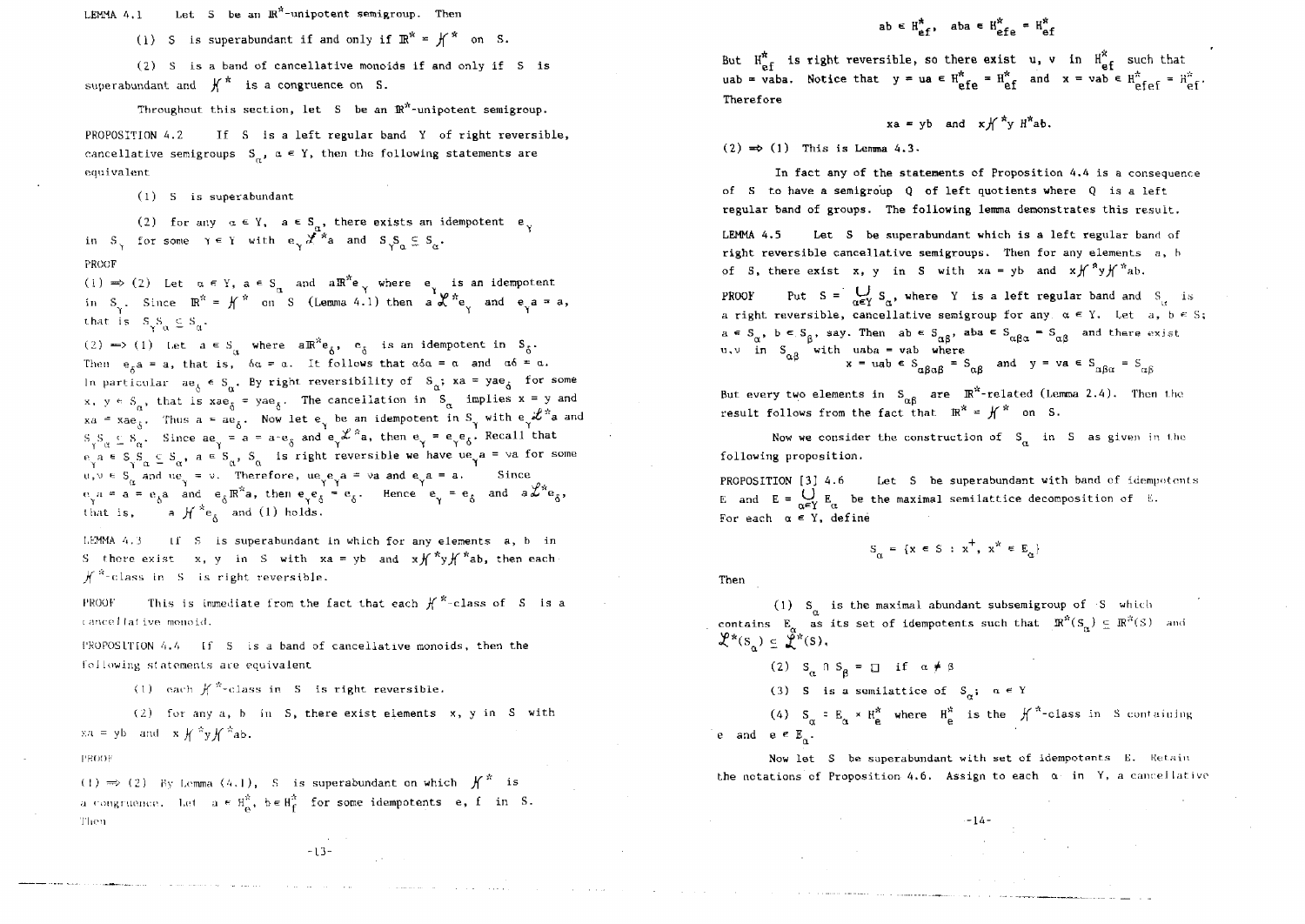monoid  $M_{\alpha} = H_e^2$  for some fixed e in E<sub>a</sub>. By Lemma 1.4,  $M_{\alpha} \approx H_f^2$ for any  $f \in E_{\alpha}$ . By Proposition 4.6,  $S_{\alpha} = E_{\alpha} \times M_{\alpha}$ . Denote the identity of  $M_{\alpha}$  by  $e_{\alpha}$  and put  $M = \bigcup_{\alpha \in V} M_{\alpha}$ . Define a product H by

 $x + y = e_{\alpha\beta}xy$  for any  $x \in M_{\alpha}$ ,  $y \in M_{\alpha}$ 

It is routine to check that  $x \cdot y \in M_{\alpha\beta}$  for any  $x \in M_{\alpha}$ ,  $y \in M_{\beta}$  and the product is a well-defined associative binary operation makes M a semilattice Y of the cancellative monoids  $M_{\alpha}$ ,  $\alpha \in Y$ . Moreover, we have the the. following result

LEMMA 4.7 S is in one-to-one correspondence with  $P = \bigcup_{n \in \mathcal{N}} (E_n * M_n)$ . Define  $\Phi$  :  $P$  + S by (e, a) $\Phi$  = ea. It is obvious that  $\Phi$  is a PROOF well-defined map. Let  $(e, x) \in E_{\alpha} \times M_{\alpha}$ ,  $(f, y) \in E_{\beta} \times M_{\beta}$  such that  $\alpha$   $\alpha$   $\alpha$   $\alpha$   $\alpha$   $\beta$   $\beta$  ach that  $\beta$  **E-**  $\beta$   $\beta$   $\beta$  ach that  $\beta$ **E-**  $\alpha$  **CH**<sup> $\alpha$ </sup>**p**  $\beta$  **Cherefore**  $\beta$ and  $E_{\alpha} = E_{\beta}$ , that is,  $\alpha = \beta$ . Thus

$$
ex = fy \implies e_{\alpha}ex = e_{\alpha}fy \implies e_{\alpha}x = e_{\alpha} \quad y \implies x = y
$$

is one-to-one. For surjectivity, let  $x \in S$  where  $x \mathbb{R}^2 x^+,$  $x^+ \in E_\alpha$ , say, Then  $(x^+, e_\alpha x) \in E_\alpha \times M_\alpha$  and  $(x^+, e_\alpha x) \phi = x^+e_\alpha x = x^+x = x$ .

Hence  $\phi$  is a bijection.

Recall that a band E is left normal if  $efg = egf$  for any idempotents e, f, g in E. Clearly left normal bands are left regular. To improve the result of Lemma 4.7 we impose the condition of left norma Ht: y on E.

PROPOSITION 4.8 (f E is left normal, then  $P = \frac{U}{\alpha \epsilon Y} (E_{\alpha} \times M_{\alpha})$  is isomorphic to S.

PROOF From the proof of Lemma 4.7 we have the bijection  $\phi : P \rightarrow S$ , defined by  $(e, a)$  = ea for any  $(e, a) \in P$ . To show that  $\phi$  is a homeomorphism, let (e, x)  $\in$  E<sub>a</sub> x M<sub>a</sub> and (f, y)  $\in$  E<sub>a</sub> x M<sub>a</sub>. Then

$$
((e, x) \cdot (f, y))\phi = (ef, e_{\alpha\beta}xy)\phi
$$
  
= ef e\_{\alpha\beta}xy  
= efxy (ef, e\_{\alpha\beta} \in E\_{\alpha\beta})

and

$$
(\mathbf{e}, \mathbf{x}) \Phi(\mathbf{f}, \mathbf{y}) \Phi = \mathbf{e} \mathbf{x} \mathbf{f} \mathbf{y}
$$

ice that  $ex\mathbb{R}^n$ e and

-15-

| exℝ <sup>x</sup> e ⇒ efe x ℝ <sup>x</sup> efe |                                       |  |
|-----------------------------------------------|---------------------------------------|--|
| $\Rightarrow$ efex $\mathbb{R}^n$ ef          |                                       |  |
| $\Rightarrow$ efex $\mathbf{d}^*$ ef          | $(\mathbb{R}^2 = \mathcal{H}^*$ on S) |  |
| ⇒ efexef = efx                                |                                       |  |
| $\Rightarrow$ efexty = efxy                   |                                       |  |
| ⇒ efxfy = efxy                                |                                       |  |

Now let i e E such that xf  $f^{*}$ i. Then in particular we have xfi = xi, that is  $xfi = xff$  which implies  $i = if$ . Therefore

| $efxfy = efixfy$ |                     |
|------------------|---------------------|
| = eifxfy         | (E) is left normal) |
| $=$ eixfy        | $(ff = i)$          |
| $=$ exfy         |                     |

and we obtain  $exfy = efxy$ . Hence  $\phi$  is an isomorphism.

As an immediate consequence of Proposition 4.8 we have the following Corollary

COROLLARY 4.9 If E is left normal, then S is a spined product ui a left regular band and a semilattice Y of cancellaive monoids  $M_{\alpha}$ ; u-Y where  $M_s$ 's are  $\oint_1^{\pi}$ -classes of S.

Now directly from Theorem 2.6, Lemma 4.5, Lemma 4.3, Corollary 4.9 and Corollary 3.7 we have

THEORFM  $4.10$  Let S be superabundant in which the set of idempotents is a left normal band. Then the following statements are equivalent.

(1) S is a left order in a left regular band of groups.

(2) S is a left regular band of right reversible, cancellative semigroups,

(3) for any  $a, b$  in S, there exist x, y in S with  $xa = vb$ and  $x \#^* y \#^* ab$ .

(4) each  $\int_1^{\pi}$ -class in S is right reversible.

 $(5)$  S is a spined product of a left regular band and a semilattice of right reversible, cancellative semigroups.

### ACKNOWLEDGMENTS

The author would like to thank Professor Abdus Salam, the International Atomic Energy Agency and UNESCO for hospitality at the International Centre for Theoretical Physics, Trieste.

-16-

in the community of the second contract of the community of the community of the community of the community of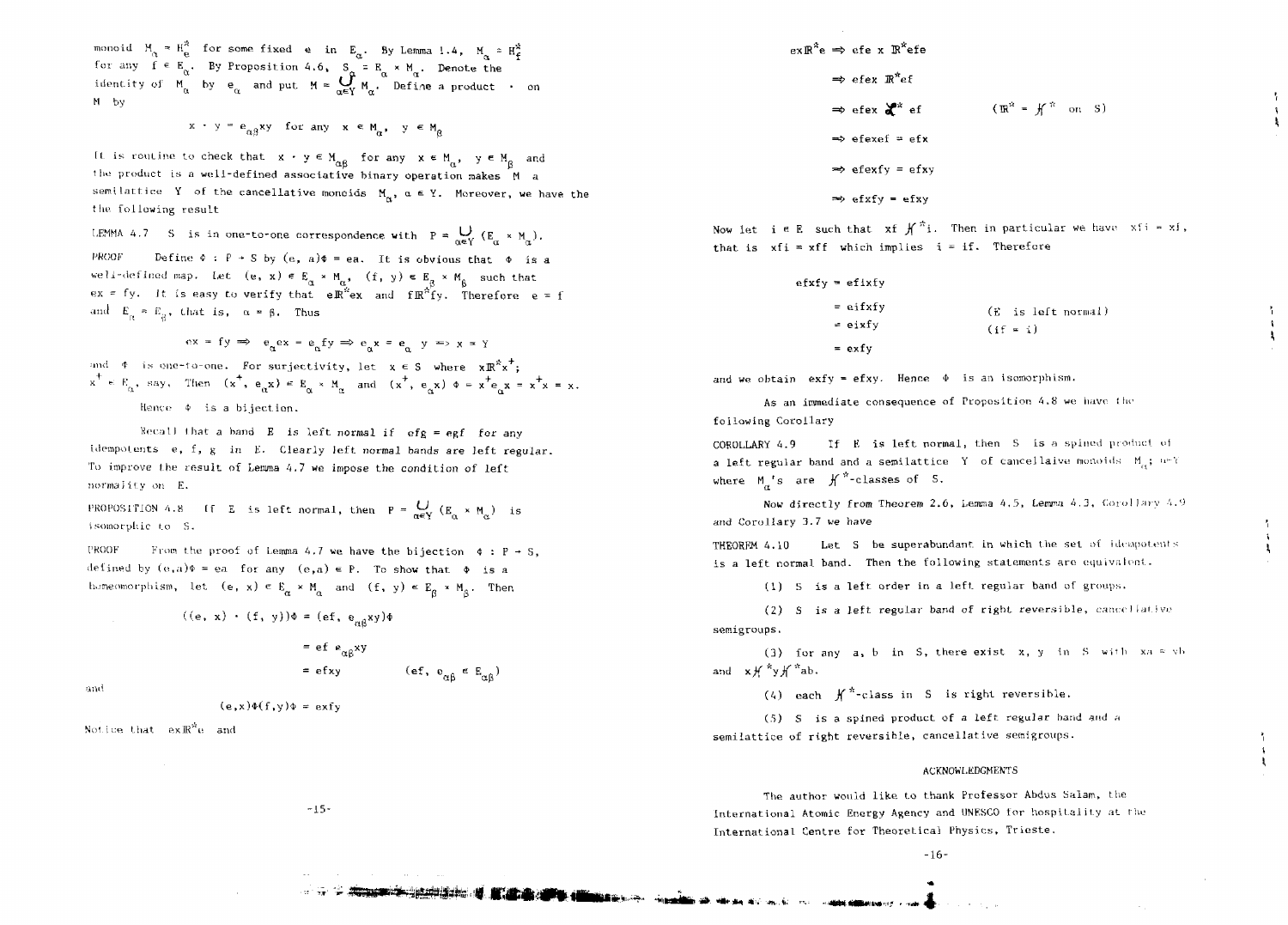### **REFERENCES**

- [1] G. Bailes, "Right inverse semigroups", J. Algebra 26 (1973) 492-507.
- [2] A.H. Clifford and G.B. Preston, "The algebraic theory of semigroups", Mathematical Surveys 7 (Vol. 1), Amer. Math. Soc. (Providence, Rhode Island, 1961).
- |3| A. El-Qallali, "  $\mathbb{X}^*$ -unipotent semigroups", J. Pure Appl. Algebra, to appear.
- |4| J.B. Fountain, "Abundant semigroups", Proc. London Math. Soc. (3) 44 (1982) 103-129.
- [5] J.B. Fountain and M. Petrich, "Completely O-simple semigroups of quotients", J. Algebra 101 (1986) 365-402.
- [6] V. Gould, "Bisimple inverse w-semigroups of left quotients", Proc. London Math. Soc. (3) 52 (1986) 95-118.
- [7| V, Gould, "Clifford semiroups of left quotients", Glasgow Math. J. 2Q  $(1986)$   $181-191$ .
- 18] J.M. Howie, An Introduction to Semigroup Theory (Academic Press, New York, 1976).
- \9\ D.B. McAlister, "One-to-one partial right translations of A right cancellative semigroups", J. Algebra 43 (1976) 231-251.
- | $10$ ] F. Pastijn, "A representation of a semigroup by a semigroup of matrices over a group with zero", Semigroup Forum IQ (1975) 238^249.
- I 11 I M. Petrich, "Regular semigroups which are subdirect products of a band and a semilattice of groups", Glasgow Math. J. 14 (1973) 27-49.
- [12] P.S. Venkatesan, "On right unipotent semigroups", Pacific J. Math. 63(2) (iy?6) 555-561.
- [13] H.J. Wenert, "On S-sets and semigroups of quotients", Semigroup Forum 19 (1980) 1-78.

-17-